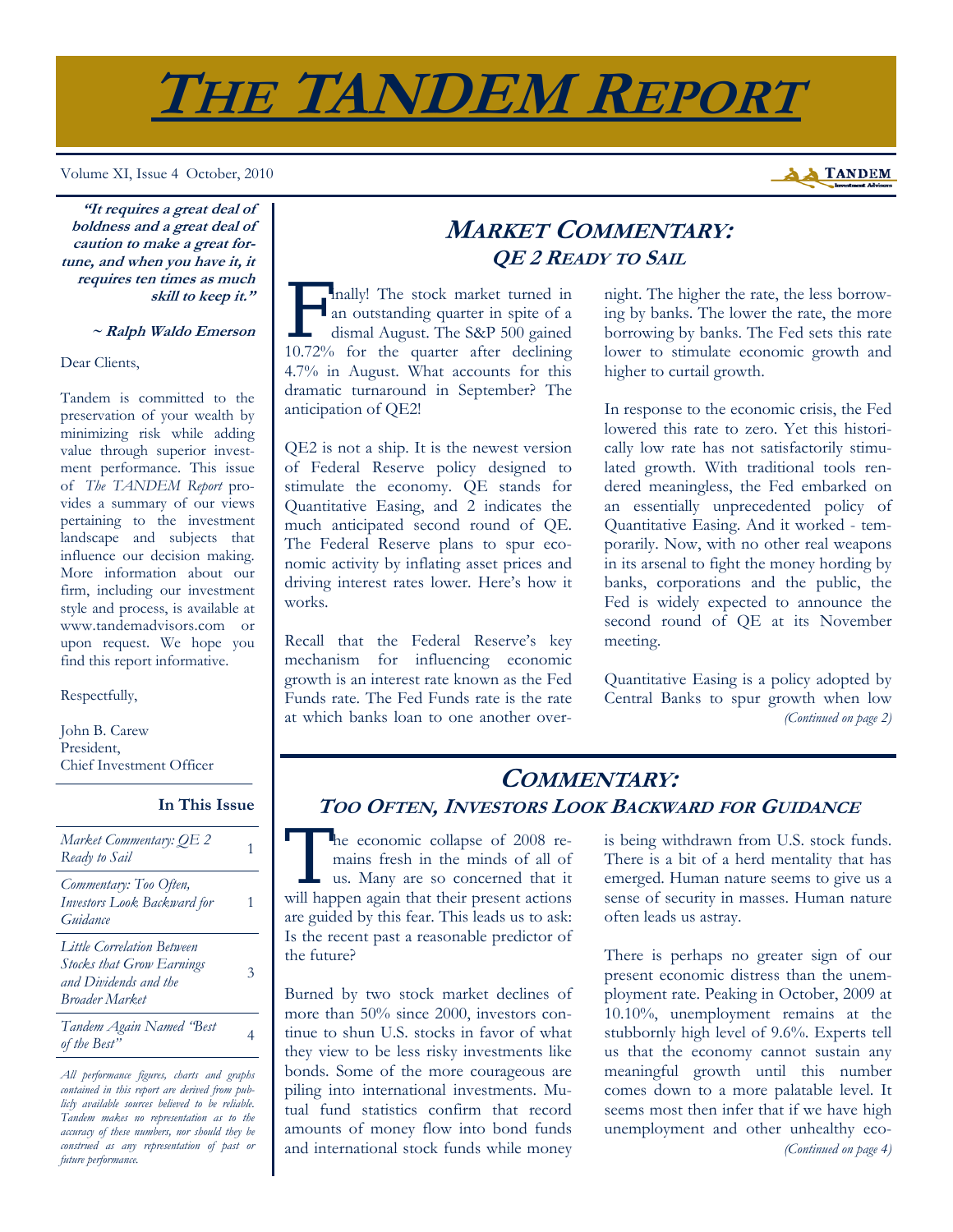### **MARKET COMMENTARY (CONTINUED):**

### *(Continued from page 1)*

interest rates fail to achieve the desired result. The process involves the Central Bank (the Fed in the U.S.) essentially creating money to buy government bonds, mortgagebacked securities and other debt instruments from banks. The theory supposes that with added liquidity on their balance sheets, banks will become more active lenders. An intended and important consequence of QE is that as the Fed buys government bonds, interest rates will go lower. Interest rates on various fixed income instruments are closely correlated. When the Fed purchases one type, the rate on all types will go lower. So how does this help? It encourages more risk-taking.

With interest rates absurdly low, the Fed hopes that investors will start buying stocks, real estate and other risky assets resulting in asset price inflation. If asset prices appreciate, we all feel wealthier (in theory) and therefore are more likely to spend money. And from the Fed's perspective, spending more money will stimulate economic growth and reduce unemployment. It will also create inflation, which the Fed now views as a good thing.

The stock market's September surge is widely attributed to Fed statements indicating QE2 is likely. If the Fed wants to print money and buy assets to inflate their prices, investors are happy to go along for the ride. There is an old adage, "Don't fight the Fed." So, stock prices, bond prices and commodity prices all rose in response.

Practically the only thing that didn't rise was the U.S. dollar. And again, this is the desired, if not stated, effect. If consumers are unwilling or unable to spend, then a lower dollar makes our exports more competitive around the globe. The theory is that we can stimulate economic growth through exports by devaluing our currency.

The problem with devaluing the dollar is that most commodities, including oil, are priced in dollars. A weaker dollar will cause these prices to rise at a time when the U.S. consumer can least afford it. A lower currency value imports inflation. Everything we import costs us more.

The Fed has made it clear that there are risks associated with QE and its side-effects. All indications are that they view these risks to be acceptable. So will QE2 work? In a sense, it already has. Interest rates have gone ever lower and stock prices have risen just in *anticipation* of the big event. In the short-run, QE works. But there isn't enough history to know if the rewards ultimately outweigh the risks.

The Federal Government typically would help the Fed by increasing government expenditures. This is known as Keynesian economics. Detractors of Keynesian theory say that government is already too big and crowding out the private sector. They point to the \$800 billion stimulus already passed and say that such stimulus didn't work before so it is a waste of money to try it again. Advocates of Keynesian theory say the stimulus *did* work and we need more. All agree that the Federal Government has limited ability to spend more because they have already spent so much.

If the Federal Reserve hopes to embark upon some action that might stimulate the economy, QE2 is the only plausible option. The question some of us ask is whether Fed action is necessary. Might not the economy resurrect itself in due time if left to its own devices? Clearly the economic collapse was triggered by excessive borrowing. Individuals, banks and other corporations now need time to repair their balance sheets. We ask what would happen if the Fed actually facilitated saving over borrowing?

What if the Fed *raised* rates to encourage more saving? Wouldn't this repair balance sheets faster? Sure, economic growth would lag and unemployment would remain high for a time. But wouldn't we all ultimately be better off if we paid off our debts to a level that we were comfortable resuming economic activity? We think so. We are also the only ones we are aware of espousing this view.

QE2 is not a certainty. Data may be present within the next few weeks that causes the Fed to rethink the necessity of intervention. Probably not. Rather, it is far more likely that the Fed will begin purchasing assets and pumping money into the stagnant economy. Cheap borrowing costs will ultimately increase borrowing, which in turn will increase economic activity. Lower interest rates will force investors to choose riskier assets, creating asset price inflation. Isn't this what got us into trouble in the first place?

The known consequences of QE, dollar devaluation and increased money supply, will undoubtedly lead to inflation when economic growth returns. The Fed acknowledges this likelihood. The only way to combat inflation when it occurs is to dramatically increase interest rates. We may be jumping several steps ahead, but we still vividly remember the pain Paul Volker inflicted as Fed Chair to successfully fight inflation in the late 70's. Short-term interest rates were as high as 20%, stocks performed dismally, no one could afford a mortgage and economic growth was abysmal. It seems the medicine may be as dreadful as the ailment.

Because of or in spite of Fed action, the market will go higher if the Fed purchases assets. We believe the economy will grow just fine in time without help. It will likely grow with help too. Either way, our best advice is to save your money, even though the Fed doesn't want you to. Better days lie ahead.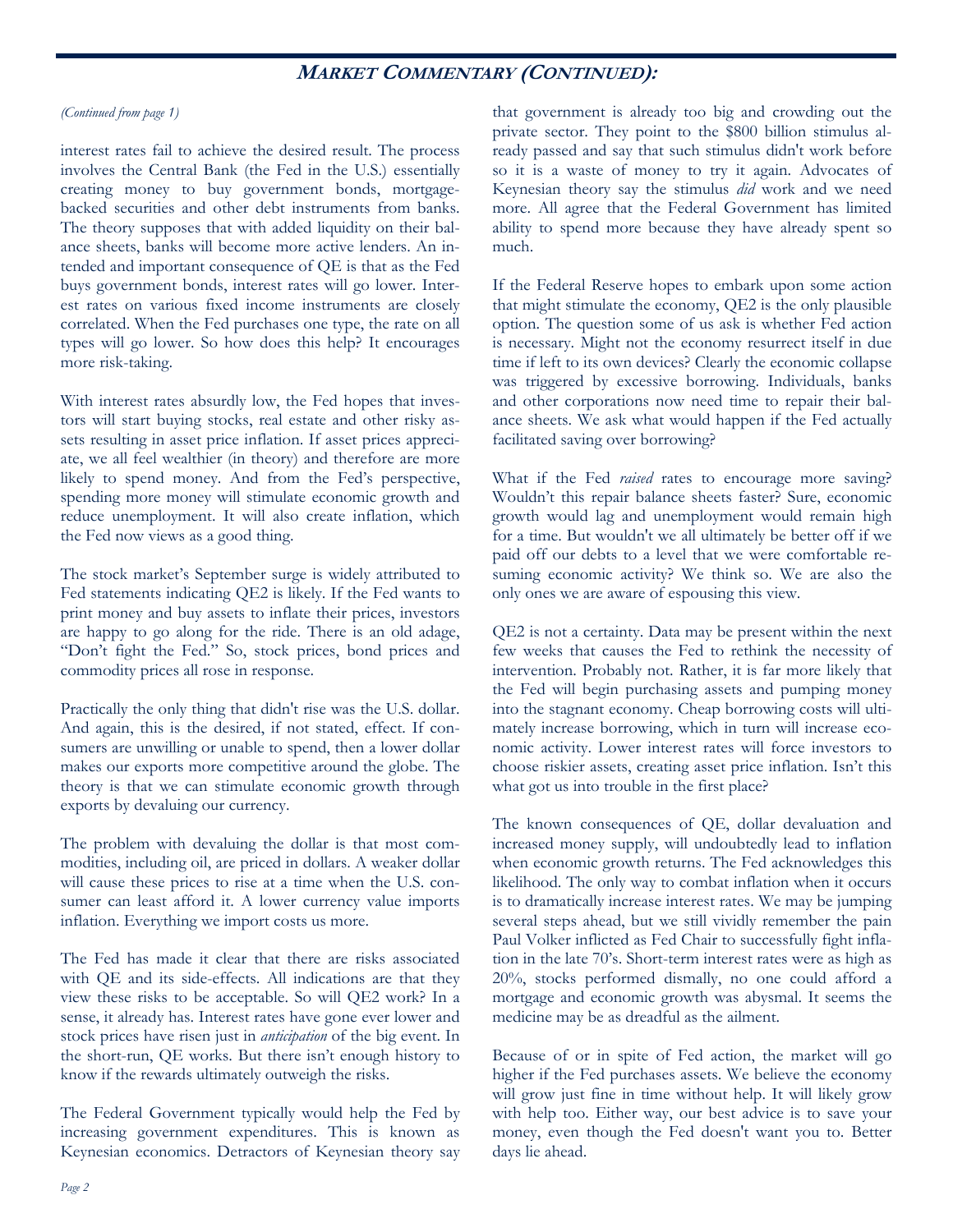## **THERE IS LITTLE CORRELATION BETWEEN STOCKS THAT CONSISTENTLY GROW EARNINGS AND DIVIDENDS AND THE BROADER STOCK MARKET**

W e ran this feature last quarter and thought it was<br>
Tandem's strategy for the last twenty years.<br>
Comparise that applituately grow their comings and diviworth bringing back. The tables below describe Companies that consistently grow their earnings and dividends can perform well regardless of how the broader stock market performs. In times such as these, this should be welcome news. We tracked the companies that we owned 10

years ago and now (*top table)* as well as our current 10 largest holdings for two styles. The 3 columns on the right show that earnings and dividend growth exceeding the rates of growth for the broader market usually lead to higher stock prices. The Gold rows show the "average" Tandem stock versus the S&P 500. While this is not necessarily indicative of how our portfolios performed, it tells a powerful story.

| THE STOCKS TANDEM HELD 10 YEARS AGO AND STILL HOLDS TODAY              |                  |                                 |              |                    |               |                |                    |                    |                    |               |                          |            |            |              |
|------------------------------------------------------------------------|------------------|---------------------------------|--------------|--------------------|---------------|----------------|--------------------|--------------------|--------------------|---------------|--------------------------|------------|------------|--------------|
| <b>LARGE CAP CORE</b>                                                  |                  |                                 | 09/30/00     |                    |               |                | 09/30/10           |                    |                    | % CHANGE      |                          |            |            |              |
|                                                                        |                  | <b>EPS</b>                      |              | <b>DIV</b>         |               | <b>PRICE</b>   |                    | EPS**              | <b>DIV</b>         |               | <b>PRICE</b>             | <b>EPS</b> | <b>DIV</b> | <b>PRICE</b> |
| <b>ABBOTT LABS</b>                                                     | \$               | $1.73$ \$                       |              | 0.76               | \$            | 44.49          | \$                 | 4.07               | \$1.76             |               | \$52.24                  | 135.26%    | 131.58%    | 17.42%       |
| <b>COCA COLA</b>                                                       | \$               | $1.37$ \$                       |              | 0.68               | \$            | 55.13          | \$                 | 3.41               | \$1.76             |               | \$58.52                  | 148.91%    | 158.82%    | 6.15%        |
| <b>EXXON MOBIL</b>                                                     | \$               | $2.07$ \$                       |              | 0.88               | \$            | 44.56          | \$                 | 5.62               | \$1.76             |               | \$61.79                  | 171.50%    | 100.00%    | 38.67%       |
| PROCTER & GAMBLE                                                       | \$               | 1.50~\$                         |              | 0.70               | \$            | 33.24          | \$                 | 4.03               | \$1.93             |               | \$59.97                  | 168.67%    | 175.43%    | 80.42%       |
| JOHNSON & JOHNSON                                                      | \$               | $1.59$ \$                       |              | 0.64               | \$            | 46.97          | \$                 | 4.67               | \$2.16             |               | \$61.96                  | 193.71%    | 237.50%    | 31.91%       |
| <b>PIEDMONT</b>                                                        | \$               | $0.99$ \$                       |              | 0.73               | \$            | 15.31          | \$                 | 1.60               | \$1.12             |               | \$29.00                  | 61.62%     | 53.01%     | 89.42%       |
| <b>MCDONALDS</b>                                                       | \$               | 1.48~\$                         |              | 0.22               | \$            | 30.19          | \$                 | 4.27               | \$2.44             |               | \$74.51                  | 188.51%    | 1034.88%   | 146.80%      |
| T. ROWE PRICE                                                          | \$               | $1.11$ \$                       |              | 0.26               | \$            | 23.47          | \$                 | 2.33               | \$1.08             |               | \$50.06                  | 109.91%    | 315.38%    | 113.29%      |
| MICROSOFT*                                                             | \$               | $0.92$ \$                       |              | 0.24               | \$            | 27.14          | \$                 | 2.25               | \$0.64             |               | \$24.49                  | 144.57%    | 166.67%    | $-9.76%$     |
| <b>SCANA</b>                                                           | \$               | $1.75$ \$                       |              | 1.15               | \$            | 30.88          | \$                 | 2.96               | \$1.90             |               | \$40.32                  | 69.14%     | 64.93%     | 30.57%       |
| <b>AVERAGE TANDEM STOCK</b>                                            | $\boldsymbol{s}$ | 1.45                            | $\mathbf{s}$ | 0.63               | S             | 35.14          | $\mathbf{\hat{s}}$ | 3.52               | \$1.65             |               | \$51.29                  | 139.18%    | 243.82%    | 54.49%       |
| <b>S&amp;P 500</b>                                                     |                  | \$56.65 \$15.60                 |              |                    |               | 1,436.51       | $\boldsymbol{\$}$  | 79.05              | \$22.64            |               | 1,141.20                 | 39.54%     | 45.10%     | $-20.56%$    |
| 10 LARGEST HOLDINGS IN TANDEM'S LARGE CAP CORE AND EQUITY STYLES TODAY |                  |                                 |              |                    |               |                |                    |                    |                    |               |                          |            |            |              |
| <b>LARGE CAP CORE</b>                                                  |                  |                                 |              | 09/30/00           |               |                |                    |                    | 09/30/10           |               |                          |            | % CHANGE   |              |
|                                                                        |                  | <b>EPS</b>                      |              | <b>DIV</b>         |               | <b>PRICE</b>   |                    | EPS**              | <b>DIV</b>         |               | <b>PRICE</b>             | <b>EPS</b> | <b>DIV</b> | <b>PRICE</b> |
| <b>ABBOTT LABS</b>                                                     | \$               | $1.73$ \$                       |              | $0.76$ \$          |               |                |                    | $4.07$ \$          | $1.76$ \$          |               | 52.24                    | 135.26%    | 131.58%    | 17.42%       |
| <b>COCA COLA</b>                                                       | \$               | 1.37 <sup>8</sup>               |              | $0.68$ \$          |               |                |                    | $3.41\;$ \$        | $1.76$ \$          |               | 58.52                    | 148.91%    | 158.82%    | 6.15%        |
| <b>APTARGROUP</b>                                                      | \$               | $0.92 \text{ }$ \$              |              | 0.10~\$            |               |                |                    | $2.44 \text{ }$ \$ | $0.72$ \$          |               | 45.67                    | 165.22%    | 620.00%    | 281.54%      |
| PIEDMONT NAT GAS                                                       | \$               | $0.99$ \$                       |              | $0.73$ \$          |               |                |                    | 1.60~\$            | $1.12 \text{ }$ \$ |               | 29.00                    | 61.62%     | 53.01%     | 89.42%       |
| <b>HARRIS CORP</b>                                                     | \$               | $0.54$ \$                       |              | $0.10 \text{ }$ \$ |               |                |                    | 4.86 $$$           | 1.00~\$            |               | 44.29                    | $800.00\%$ | 900.00%    | 229.05%      |
| <b>ITT CORP</b>                                                        | \$               | 1.43 $$$                        |              | $0.30 \text{ }$ \$ |               | $16.22$ \$     |                    | $3.94$ \$          | 1.00~\$            |               | 46.83                    | 175.52%    | 233.33%    | 188.72%      |
| <b>SYSCO CORP</b>                                                      | \$               | $0.76$ \$                       |              | $0.24$ \$          |               | $23.16$ \$     |                    | $1.93$ \$          | $1.00 \text{ }$ \$ |               | 28.52                    | 153.95%    | 316.67%    | 23.14%       |
| <b>BECTON DICKINSON</b>                                                | \$               | $1.53$ \$                       |              | $0.38$ \$          |               |                |                    | 5.11 \$            | 1.48S              |               | 74.10                    | 233.99%    | 289.47%    | 180.26%      |
| TEVA PHARMACEUTICALS                                                   | \$               | $0.33$ \$                       |              | $0.06$ \$          |               | $18.30$ \$     |                    | 4.20 $$$           | $0.74$ \$          |               | 52.75                    | 1172.73%   | 1214.29%   | 188.25%      |
| <b>ENTERPRISE PRODS</b>                                                | \$               | $1.36\;$ \$                     |              | $1.05$ \$          |               | 14.47          | $\$\$              | $1.93$ \$          | $2.33$ \$          |               | 39.67                    | 41.91%     | 121.67%    | 174.15%      |
| <b>AVERAGE TANDEM STOCK</b>                                            | $\mathbf{\$}$    | $1.10*$                         |              | $0.44 \text{ }$ \$ |               | $23.90$ \$     |                    | $3.35$ \$          | $1.29$ \$          |               | 47.16                    | 308.91%    | 403.88%    | 137.81%      |
| <b>S&amp;P 500</b>                                                     |                  | $$56.65$ \$                     |              |                    |               | 15.60 1,436.51 | $\sqrt[3]{5}$      | 79.05              | \$22.64 1,141.20   |               |                          | 39.54%     | 45.10%     | $-20.56%$    |
| <b>EQUITY</b>                                                          |                  | <b>EPS</b>                      |              | <b>DIV</b>         |               | <b>PRICE</b>   |                    | EPS**              | <b>DIV</b>         |               | <b>PRICE</b>             | <b>EPS</b> | <b>DIV</b> | <b>PRICE</b> |
| <b>COGNIZANT TECH</b>                                                  | \$               | 0.06~\$                         |              | $\Box$             | $\sqrt[6]{3}$ |                |                    | $2.15$ \$          | $\omega$           | $\mathcal{S}$ | 64.47                    | 3483.33%   | NA         | 1883.69%     |
| <b>COLGATE PALMOLIVE</b>                                               | \$               | $1.65$ \$                       |              | 0.63~\$            |               |                |                    | 4.72 \$            | $2.12 \text{ }$ \$ |               | 76.86                    | 186.06%    | 235.44%    | 62.84%       |
| <b>NEXTERA ENERGY</b>                                                  | \$               | $2.17$ \$                       |              | 1.08~\$            |               | $32.88$ \$     |                    | $4.27$ \$          | 2.00~\$            |               | 54.39                    | 96.77%     | 85.19%     | 65.42%       |
| THERMO FISHER                                                          | \$               | $0.74$ \$                       |              |                    | $-$ \$        | $26.00$ \$     |                    | $3.42 \text{ }$    |                    |               | $-$ \$ 47.88             | 362.16%    | <b>NA</b>  | 84.15%       |
| REPUBLIC SERVICES*                                                     | \$               | $0.84$ \$                       |              | $0.04$ \$          |               | $8.75$ \$      |                    | $1.62 \text{ }$ \$ | $0.76$ \$          |               | 30.49                    | 92.86%     | 1800.00%   | 248.46%      |
| <b>COCA COLA</b>                                                       |                  | 1.37 <sup>°</sup>               |              | $0.68$ \$          |               | $55.13$ \$     |                    | $3.41\;$ \$        |                    |               | 1.76 \$ 58.52            | 148.91%    | 158.82%    | 6.15%        |
| <b>ABBOTT LABS</b>                                                     |                  | 1.73S                           |              | $0.76$ \$          |               |                |                    | 4.07 \$            |                    |               | 1.76 \$ 52.24            | 135.26%    | 131.58%    | 17.42%       |
| <b>STRYKER</b>                                                         |                  | $0.52$ \$                       |              | $0.04$ \$          |               | $21.47$ \$     |                    | 3.19 $$$           |                    |               | $0.60 \text{ }$ \$ 50.05 | 513.46%    | 1400.00%   | 133.12%      |
| <b>SYSCO CORP</b>                                                      | S                | $0.76$ \$                       |              | $0.24$ \$          |               |                |                    | $1.93$ \$          |                    |               | 1.00 \$ 28.52            | 153.95%    | 316.67%    | 23.14%       |
| <b>APTARGROUP</b>                                                      | \$               | $0.92 \text{ }$ \$              |              | $0.10 \text{ }$ \$ |               |                |                    | $2.44 \text{ }$ \$ |                    |               | $0.72$ \$ 45.67          | 165.22%    | $620.00\%$ | 281.54%      |
| <b>AVERAGE TANDEM STOCK</b>                                            | $\$\$            | $1.08$ \$                       |              | $0.36$ \$          |               |                |                    | 3.12 $$$           |                    |               | 1.07 \$ 50.91            | 533.80%    | 593.46%    | 280.59%      |
| <b>S&amp;P 500</b>                                                     |                  | $$56.65$ $$15.60$ $1,436.51$ \$ |              |                    |               |                |                    | 79.05              |                    |               | $$22.64$ 1,141.20        | 39.54%     | 45.10%     | $-20.56%$    |

*\* FIRST DIVIDEND PAID IN 2003* \*\* *EARNINGS INCLUDE 3Q 2010 ESTIMATES* 

These results are for individual stocks and the S&P 500. They are not necessarily indicative of portfolio performance clients have experienced or may experience in the future.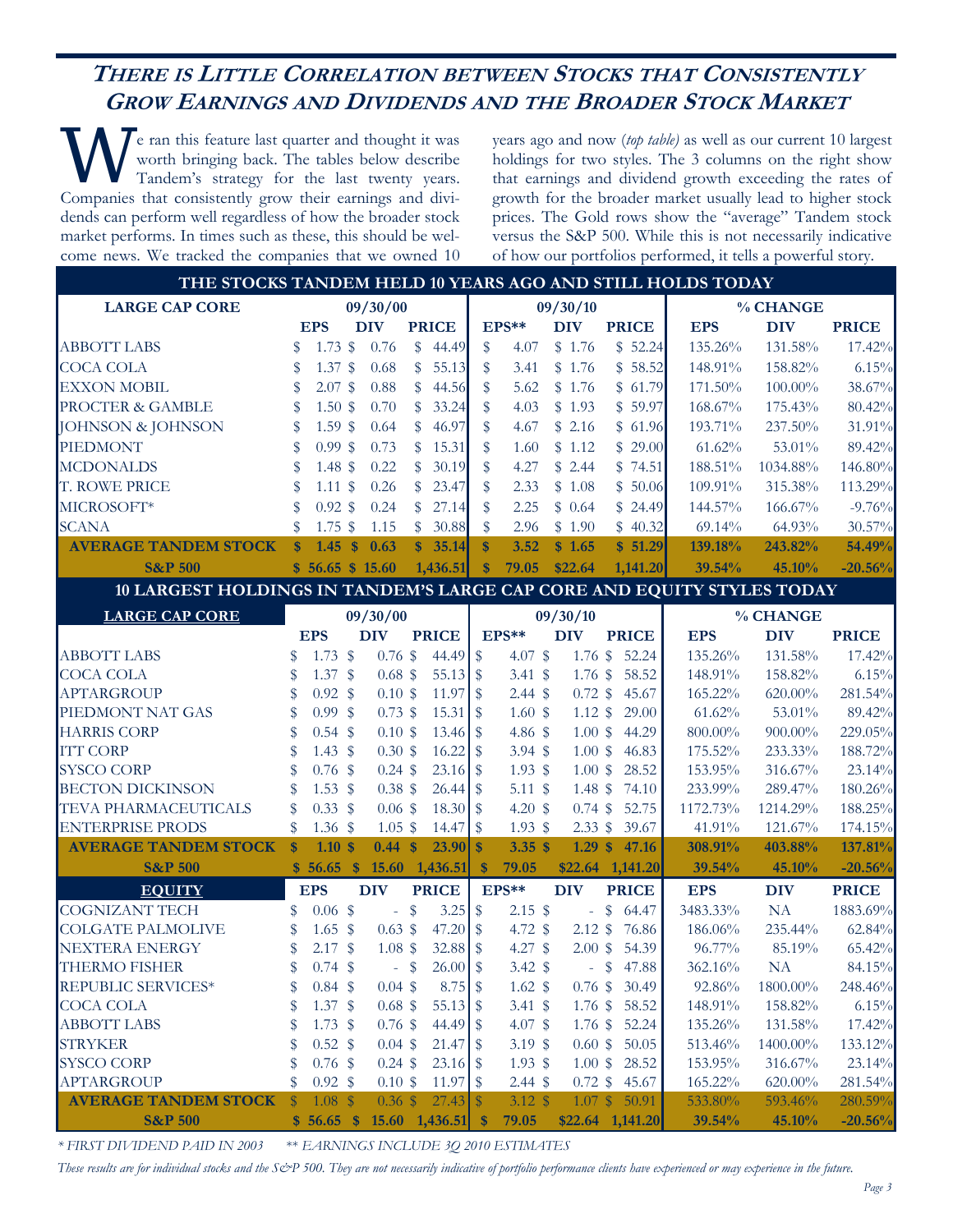### **COMMENTARY (CONTINUED)**

#### *(Continued from page 1)*

nomic indicators, the stock market cannot be viewed as attractive, or perhaps even safe.

Data clearly suggests otherwise. We decided to study the unemployment rate and GDP over the past fifty years to see if a poor economy predicted a poor market, and vice versa. Surprisingly, we found that a healthy economy produced inferior stock market returns while an unsettled economy yielded superior results for stocks. How can this be?

First, we look to the data. The table below highlights the seven cyclical highs and lows in the unemployment rate for the past 50 years. The GDP rate for the most recent quarter is also included. We then take the level of the S&P 500 at the time unemployment peaked or bottomed and track the stock market change over 1, 3 and 5 year periods afterward. The average appreciation for the S&P 500 after a peak in unemployment *(indicated by the blue bar at the bottom of each table)* was 9.17% after 1 year, 24.56% after 3 years and 45.54% after 5 years. With unemployment at very low levels, the returns were far less exciting! The average 1 year return was  $-3.94\%$ . The average 3 year return was only  $1\%$ and after 5 years, the S&P was up only 18.16% on average. How can a strong economy not be the ideal time to invest? And why is a weakened economy the better bet for stocks?

In the past fifty years, the highest unemployment rate was 10.8% in December, 1982. This was perhaps the single best time in our generation to invest in stocks. It was the beginning of a bull market that lasted nearly 20 years. Conversely, the lowest unemployment rate of the last fifty years was 3.8% in April of 2000. Could you imagine, with the benefit of hindsight, a worse time to invest in stocks - at the very end of the internet bubble?

What this data tells us is that while most investors look backward for clues, the market looks forward. If unemployment is at a generational high, is it more plausible to conclude that things will get worse? Of course not. Yet investor action tells us that investors are behaving in such a manner as to protect themselves from another economic collapse. When unemployment was at a generational low in 2000, investors continued to pour money into stock mutual funds at record levels. Again, they were using recent experience to guide them. Human nature can cause us to act in the exact opposite manner which is most prudent. We behave liberally in good times, believing they are sustainable, while we behave in a very conservative manner in difficult times as we seek to preserve what is left of our wealth. It might be more logical to behave in the opposite fashion. It is also more difficult to do so.

*(Continued on page 5)* 

| <b>CYCLICAL HIGHS IN UNEMPLOYEMNT</b> |                               |                           |                                |                             |                                |                                                   |                                |                             |                                |  |
|---------------------------------------|-------------------------------|---------------------------|--------------------------------|-----------------------------|--------------------------------|---------------------------------------------------|--------------------------------|-----------------------------|--------------------------------|--|
| <b>DATE</b>                           | <b>UNEMPL.</b><br><b>RATE</b> | <b>GDP</b><br><b>RATE</b> | <b>INITIAL</b><br><b>VALUE</b> | <b>1 YR</b><br><b>LATER</b> | $\frac{0}{0}$<br><b>CHANGE</b> | <b>S&amp;P 500</b><br><b>3 YR</b><br><b>LATER</b> | $\frac{0}{0}$<br><b>CHANGE</b> | <b>5 YR</b><br><b>LATER</b> | $\frac{0}{0}$<br><b>CHANGE</b> |  |
| May-61                                | 7.10%                         | 2.40%                     | 66.56                          | 59.63                       | $-10.41\%$                     | 80.37                                             | 20.75%                         | 86.13                       | 29.40%                         |  |
| $Dec-70$                              | 6.10%                         | $-4.20%$                  | 92.15                          | 102.09                      | 10.79%                         | 97.55                                             | 5.86%                          | 90.19                       | $-2.13%$                       |  |
| May-75                                | $9.00\%$                      | $-4.80%$                  | 91.15                          | 100.18                      | 9.91%                          | 97.24                                             | 6.68%                          | 111.24                      | 22.04%                         |  |
| Dec-82                                | 10.80%                        | $0.30\%$                  | 140.64                         | 164.93                      | 17.27%                         | 211.28                                            | 50.23%                         | 247.08                      | 75.68%                         |  |
| Jun-92                                | 7.80%                         | $4.30\%$                  | 408.14                         | 450.53                      | $10.39\%$                      | 544.75                                            | 33.47%                         | 885.14                      | 116.87%                        |  |
| $Jun-03$                              | $6.30\%$                      | 3.20%                     | 974.50                         | 1,140.84                    | 17.07%                         | 1,270.20                                          | 30.34%                         | 1,280.00                    | 31.35%                         |  |
| $Oct-09$                              | 10.10%                        | 1.60%                     | 1,036.19                       | P                           | P                              | P                                                 | P                              | ?                           | P                              |  |
|                                       | <b>AVERAGE</b>                |                           |                                |                             | 9.17%                          |                                                   | 24.56%                         |                             | 45.54%                         |  |
| <b>CYCLICAL LOWS IN UNEMPLOYEMNT</b>  |                               |                           |                                |                             |                                |                                                   |                                |                             |                                |  |
|                                       |                               |                           |                                |                             |                                |                                                   |                                |                             |                                |  |
|                                       |                               |                           |                                |                             |                                | <b>S&amp;P 500</b>                                |                                |                             |                                |  |
| <b>DATE</b>                           | <b>UNEMPL.</b><br><b>RATE</b> | <b>GDP</b><br><b>RATE</b> | <b>INITIAL</b><br><b>VALUE</b> | <b>1YR</b><br><b>LATER</b>  | $\frac{0}{0}$<br><b>CHANGE</b> | <b>3 YR</b><br><b>LATER</b>                       | $\frac{0}{0}$<br><b>CHANGE</b> | <b>5 YR</b><br><b>LATER</b> | $\frac{0}{0}$<br><b>CHANGE</b> |  |
| $Feb-60$                              | 4.80%                         | 1.40%                     | 56.12                          | 63.44                       | 13.04%                         | 64.29                                             | 14.56%                         | 87.43                       | 55.79%                         |  |
| May-69                                | 3.40%                         | 6.50%                     | 103.46                         | 76.55                       | $-26.01\%$                     | 109.53                                            | 5.87%                          | 87.28                       | $-15.64%$                      |  |
| Oct-73                                | 4.60%                         | $-2.10%$                  | 108.29                         | 73.90                       | $-31.76%$                      | 102.90                                            | $-4.98%$                       | 93.15                       | $-13.98%$                      |  |
| $May-79$                              | 5.60%                         | 0.70%                     | 99.08                          | 111.24                      | 12.27%                         | 111.88                                            | 12.92%                         | 150.55                      | 51.95%                         |  |
| Mar-89                                | $5.00\%$                      | 3.80%                     | 294.87                         | 339.94                      | 15.28%                         | 403.69                                            | 36.90%                         | 445.77                      | 51.18%                         |  |
| $Apr-00$                              | $3.80\%$                      | 1.10%                     | 1,452.43                       | 1,249.46                    | $-13.97\%$                     | 916.92                                            | $-36.87\%$                     | 1,156.85                    | $-20.35%$                      |  |
| $Dec-06$                              | 4.40%                         | $3.00\%$                  | 1,418.30                       | 1,468.36                    | 3.53%                          | 1,115.10                                          | $-21.38%$                      | P.                          | ę.                             |  |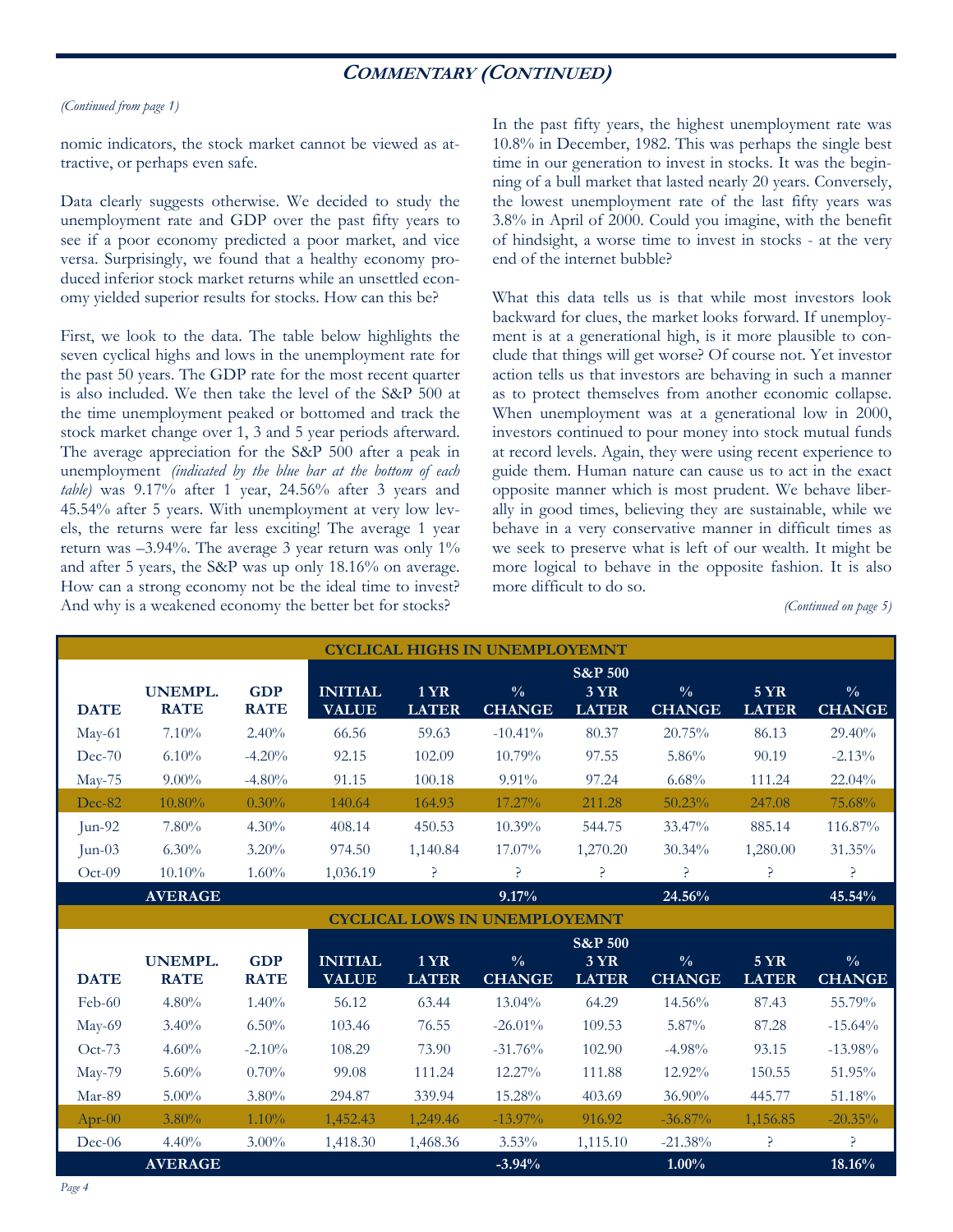### **COMMENTARY (CONTINUED)**

### *(Continued from page 4)*

When an economy is perfectly healthy and chugging along at maximum efficiency, how can things possibly get better? The stock market anticipates future trends. It does not react to current levels. With the proper analysis of hindsight, high unemployment tells us things will get *better*, even if they are not good now. Low unemployment tells us that things are likely to get worse not better.

High unemployment is never good for an economy, much less for the individuals unable to find gainful employment. Yet *improving* unemployment is far better for the market than absolute low levels. Similarly, low employment is rarely sustainable, which implies that the future trend for unemployment is higher. This is a negative for stocks.

It requires a great deal of conviction and fortitude to act in a manner contrary to that of the masses. Fear is a real human emotion. Having witnessed massive amounts of wealth get wiped out over the past ten years, it is understandable why investors shun what burned them and seek a "safer"

alternative. We do not condemn anyone that has simply had enough and doesn't want to play the game anymore. Being guided by fear is understandable. It is also unfortunate.

A quick review of our recent history lesson tells us that we should *not* find safety in numbers. A decade ago, the masses favored index funds and technology stocks. That ended badly for the masses. More recently many found comfort in real estate. Home prices never go down! That too ended badly. Today, the most common places investors seek safety are in bonds and ETFs. We suspect this too will end badly.

We do not draw any conclusions from the data that we hope will influence investors one way or the other. Instead, we simply find it fascinating to again illustrate that the greatest number of people will consistently do the wrong thing from a purely statistical viewpoint. We sympathize with today's investor. It has been a most challenging decade. Investors must find the appropriate level of risk or risk-avoidance that allows them to sleep well at night. Investors armed with the least amount of useful information make the most illinformed decisions. Consider yourself armed.

| The S&P 500 Then and Now - 10 Years of Improving Fundamentals with Nothing to Show for It |                 |                        |              |  |  |  |  |  |  |
|-------------------------------------------------------------------------------------------|-----------------|------------------------|--------------|--|--|--|--|--|--|
|                                                                                           | SEPTEMBER, 2000 | <b>SEPTEMBER, 2010</b> | % DIFFERENCE |  |  |  |  |  |  |
| <b>S&amp;P 500 PRICE</b>                                                                  | 1,436.51        | 1,141.20               | $-20.56\%$   |  |  |  |  |  |  |
| <b>S&amp;P 500 EARNINGS</b>                                                               | \$56.65         | \$79.05                | 39.54%       |  |  |  |  |  |  |
| <b>DIVIDEND</b>                                                                           | \$15.60         | \$22.64                | $45.10\%$    |  |  |  |  |  |  |
| PE RATIO                                                                                  | 25.36           | 14.44                  | $-43.07\%$   |  |  |  |  |  |  |
| <b>DIVIDEND YIELD</b>                                                                     | $1.09\%$        | 1.98%                  | 81.65%       |  |  |  |  |  |  |

## **TANDEM AGAIN NAMED "BEST OF THE BEST"\***

**L** or the second consecutive quarter, Tandem's Large Cap Core style has been honored by PSN\* as "Best of the Best". We have worked hard on behalf of our clients and are deeply humbled by the repeated recognition.

There are many excellent managers working equally hard, and there are almost as many styles that have been able to produce great results. To be named the best requires a measure of luck. Tandem is lucky in that this style, which we pioneered nearly twenty years ago, is without a doubt the place to be in the current environment. And we believe that we are the best at what we do. But styles are not always

in vogue. Next quarter, it will likely be another manager's turn.

We practice our investment philosophy without regard to which style might be most popular at any given moment. It is the only methodology in which we enjoy an expertise. To do something else because the environment has changed would be giving our clients less than our best. We recognize that over time, changing styles as circumstances change is folly. If we simply focus on what we know best, we will deliver superior returns with less risk to our clients. That said, we certainly welcome the recognition.

*\*PSN, a division of Informa Investment Solutions, Inc., ranked Tandem best among all Large Cap Core Managers in their database for the 5 Star Category for the period ended 6/30/2010. To achieve a 5 Star ranking, a manager must outperform the benchmark (S&P 500 for Tandem) for the 3 most recent 3-year periods, have a lower Standard Deviation (less risk) than the median standard deviation of the peer group for the most recent 5-year period and have an R2 (correlation to the benchmark) greater than 0.80. Managers are then ranked by their most recent 3-year returns. Tandem was named "Best of the Best" for this category.*